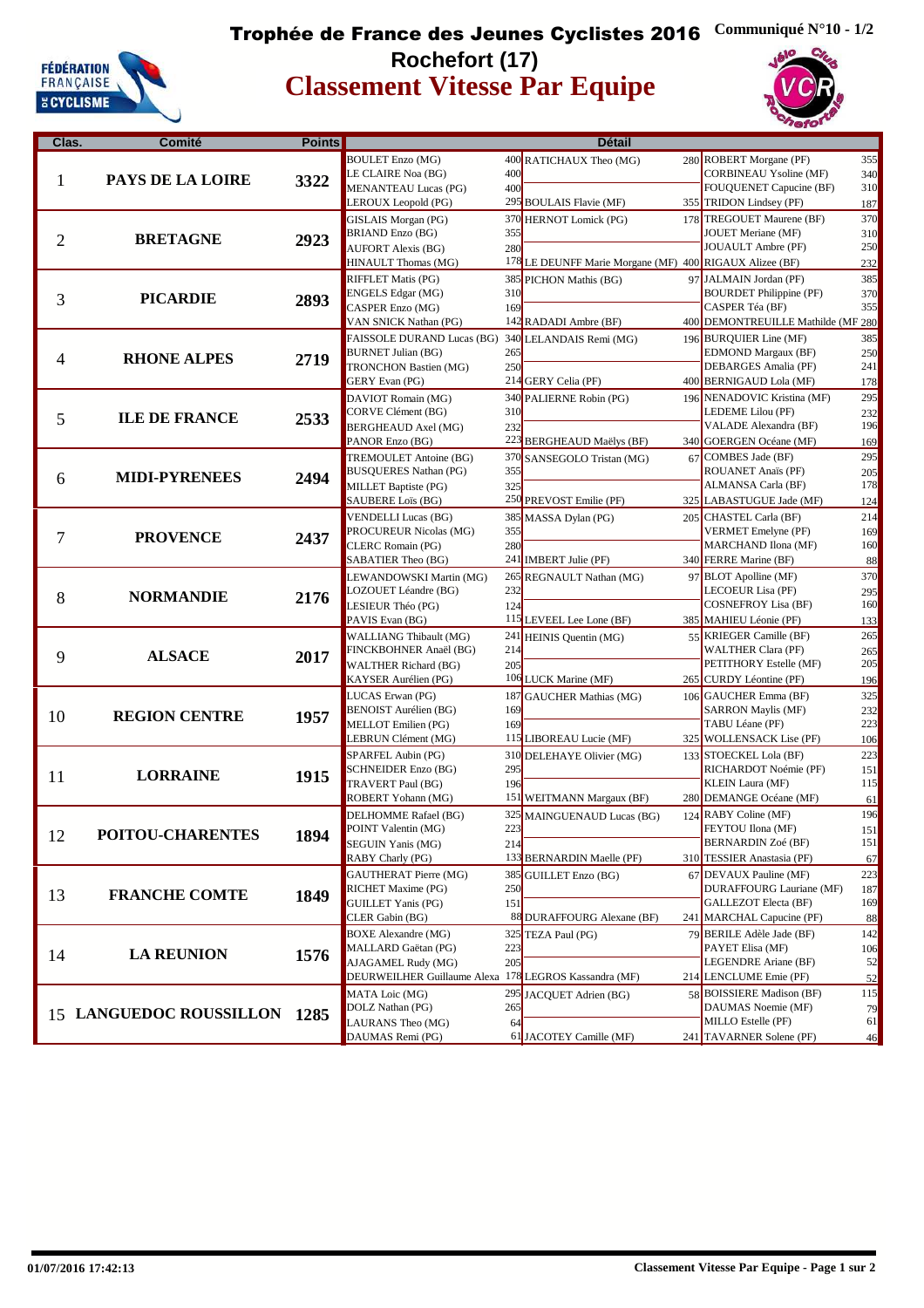

#### **Classement Vitesse Par Equipe** Trophée de France des Jeunes Cyclistes 2016 **Communiqué N°10 - 2/2 Rochefort (17)**



| Clas. | Comité                    | <b>Points</b> |                                                                                                                                   |            | <b>Détail</b>                                              |                                                                                                                    |                              |
|-------|---------------------------|---------------|-----------------------------------------------------------------------------------------------------------------------------------|------------|------------------------------------------------------------|--------------------------------------------------------------------------------------------------------------------|------------------------------|
| 16    | <b>AUVERGNE</b>           | 1132          | BERGAUD Sacha (PG)<br>LAFAYE Hugo (PG)<br><b>ROUDIER Hugo (BG)</b><br>CHATARD Hugo (BG)                                           | 232<br>151 | 340 MARTIN Nathan (MG)<br>106 BUNEA Wendy (PF)             | 58 BLICHARSKI Ophélie (MF)<br>MARTIN Maëlle (BF)<br>PRUNET Charline (MF)<br>79 GUGLIELMINI Léa (BF)                | 46<br>46<br>37<br>37         |
| 17    | <b>NORD PAS DE CALAIS</b> | 1129          | CORDENOS Clement (MG)<br>COLLIER Eloi (PG)<br>L'HOTE Antoine (BG)<br>ANANIE Ugo (MG)                                              | 97<br>79   | 370 MODRZEJEWSKI Corenthin (PG)<br>43 GIOLDA Amandine (MF) | 43 VANDENBOSSCHE Manon (BF)<br><b>DEWINTRE Flavie (PF)</b><br><b>CORABOEUF Léa (PF)</b><br>142 NISOLE Justine (BF) | 133<br>97<br>70<br>55        |
| 18    | <b>CHAMPAGNE-ARDENNE</b>  | 1108          | VERLOO Rémi (MG)<br>DELBOVE Thibault (PG)<br><b>TRICLIN Valentin (BG)</b><br><b>BEURVILLE Mathis (BG)</b>                         | 70<br>61   | 187 MELIN Hugo (MG)<br>55 CHERASCO Kyara (PF)              | 49 BRIOLAT Chloé (PF)<br>REQUENA Camille (BF)<br><b>BERTON Charlie (MF)</b><br>280 PRIOUX Chloé (MF)               | 160<br>124<br>64<br>58       |
| 19    | <b>LIMOUSIN</b>           | 1099          | <b>BREANT Romain (BG)</b><br><b>AUGRY</b> Alexandre (PG)<br>TIONI Yoann (MG)<br><b>TEXIER Mathieu (MG)</b>                        | 115<br>88  | 160 FESTOC Noah (PG)<br>70 DEMAY Flora (BF)                | 52 SEGUIN Judith (BF)<br>LAVAUD Soline (MF)<br><b>BOSCHE Orlanne (MF)</b><br>205 DELAGE Johana (PF)                | <b>187</b><br>88<br>70<br>64 |
| 20    | <b>AQUITAINE</b>          | 1096          | BOLOQUY LARCHE Nicolas (PG 241 GAUTRAIS Jules (PG)<br>LAFFINEUR Theo (MG)<br><b>BOURDEJEAU Bastien (BG)</b><br>DUPIN Mathieu (BG) | 142<br>142 | 70 DUPIN Melanie (PF)                                      | 58 LAFFINEUR Louise (PF)<br><b>BIASON Romane (BF)</b><br>SIMON Florine (MF)<br>124 PEYRI CAPERA Eva (BF)           | 115<br>70<br>67<br>67        |
| 21    | <b>V.C. ROCHEFORTAIS</b>  | 907           | <b>BENOIT Julien (BG)</b><br><b>BAUDU</b> Gaetan (MG)<br>TRANQUARD Quentin (PG)<br>PAUL Maxence (BG)                              | 79<br>64   | 133 CONOR Louis (PG)<br>43 HOUART Léa (PF)                 | 40 COLLET Madeline (MF)<br><b>COLLET Eva (BF)</b><br>LESAGE Loreline (PF)<br>214 GROLLET Solene (MF)               | 133<br>97<br>55<br>49        |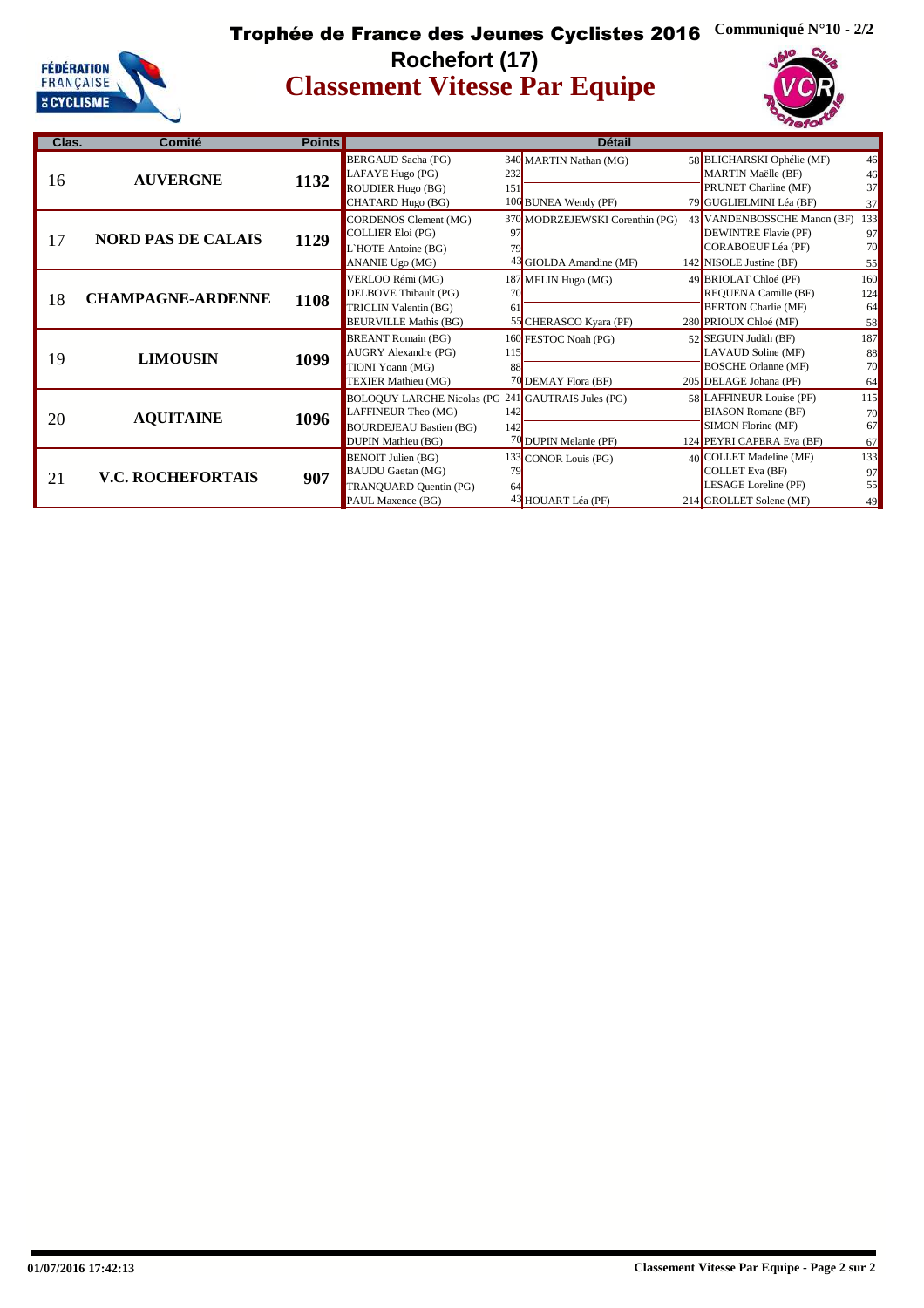

## **Rochefort (17) Pupilles Filles Classement Vitesse**





| <b>Clas</b> | <b>Dos</b>     | <b>Nom Prénom</b>         | Comité                             | <b>Club</b>                       | <b>Points</b> |
|-------------|----------------|---------------------------|------------------------------------|-----------------------------------|---------------|
| 1           | 2              | <b>GERY</b> Celia         | <b>RHA</b>                         | <b>V.C. RAMBERTOIS</b>            | 400           |
| 2           | 14             | <b>JALMAIN</b> Jordan     | PIC                                | CC NOGENT / OISE                  | 385           |
| 3           | 13             | <b>BOURDET Philippine</b> | PIC                                | <b>AC AMIENOISE</b>               | 370           |
| 4           | $\tau$         | <b>ROBERT</b> Morgane     | <b>PDL</b>                         | CC CASTELBRIANTAIS                | 355           |
| 5           | 33             | <b>IMBERT</b> Julie       | <b>PRO</b>                         | V.C. LE THOR GADAGNE              | 340           |
| 6           | 5              | <b>PREVOST Emilie</b>     | <b>MPY</b>                         | <b>US FRONTON</b>                 | 325           |
| 7           | 11             | <b>BERNARDIN Maelle</b>   | POC                                | AVENIR CYCLISTE MACQUEVILLO       | 310           |
| 8           | 23             | <b>LECOEUR</b> Lisa       | $\rm{NOR}$                         | VC ROUEN 76                       | 295           |
| 9           | 38             | CHERASCO Kyara            | <b>CHA</b>                         | <b>E C V BOULZICOURT</b>          | 280           |
| 10          | 26             | <b>WALTHER Clara</b>      | <b>ALS</b>                         | ROAD TEAM VAL DE MODER            | 265           |
| 11          | 10             | <b>JOUAULT</b> Ambre      | <b>BRE</b>                         | <b>CC VITREEN</b>                 | 250           |
| 12          | $\mathbf{1}$   | <b>DEBARGES</b> Amalia    | <b>RHA</b>                         | TEAM ALLINGES PUBLIER             | 241           |
| 13          | 18             | <b>LEDEME</b> Lilou       | IDF                                | ANTONY BERNY CYCLISTE             | 232           |
| 14          | 21             | TABU Léane                | <b>CRC</b>                         | <b>US BONNY</b>                   | 223           |
| 15          | 41             | HOUART Léa                | <b>ROC</b>                         | <b>V.C.ROCHEFORT</b>              | 214           |
| 16          | 6              | * ROUANET Anaïs           | <b>MPY</b>                         | <b>ALBI VELO SPORT</b>            | 205           |
| 17          | 25             | <b>CURDY Léontine</b>     | $\ensuremath{\mbox{\textbf{ALS}}}$ | AS LA STEIGEOISE                  | 196           |
| 18          | 8              | <b>TRIDON</b> Lindsey     | ${\rm PDL}$                        | <b>EC MAYENNAISE</b>              | 187           |
| 19          | 9              | <b>GUEZINGAR Eva</b>      | <b>BRE</b>                         | <b>LEUCEMIE ESPOIR</b>            | 178           |
| 20          | 34             | <b>VERMET</b> Emelyne     | <b>PRO</b>                         | <b>GRAND BRAQUET DE MARSEILLE</b> | 169           |
| 21          | 37             | <b>BRIOLAT Chloé</b>      | <b>CHA</b>                         | <b>ASPTT DE TROYES</b>            | 160           |
| 22          | 20             | RICHARDOT Noémie          | LOR                                | <b>CYCLE GOLBEEN</b>              | 151           |
| $23\,$      | 17             | <b>DESSERRE</b> Constance | IDF                                | US MAULE CYCLISME                 | 142           |
| 24          | 24             | <b>MAHIEU Léonie</b>      | <b>NOR</b>                         | UC TILLY VAL DE SEULLES           | 133           |
| 25          | 16             | <b>DUPIN Melanie</b>      | <b>AQU</b>                         | <b>CC MARMANDAIS</b>              | 124           |
| $26\,$      | 15             | * LAFFINEUR Louise        | <b>AQU</b>                         | CS CASTELJALOUSAIN                | 115           |
| 27          | 22             | <b>WOLLENSACK Lise</b>    | <b>CRC</b>                         | UNION BOURGES CHER CYCLISME       | 106           |
| 28          | 28             | <b>DEWINTRE Flavie</b>    | NPC                                | <b>VC ST OMER</b>                 | 97            |
| 29          | $\overline{4}$ | <b>MARCHAL Capucine</b>   | ${\rm FRC}$                        | <b>VESOUL VTT</b>                 | 88            |
| 30          | 31             | <b>BUNEA</b> Wendy        | <b>AUV</b>                         | VELO SPORT THIERNOIS              | 79            |
| 31          | 27             | CORABOEUF Léa             | ${\rm NPC}$                        | VC ROUBAIX LILLE METROPOLE        | 70            |
| 32          | 12             | * TESSIER Anastasia       | POC                                | <b>V.NAINTRE</b>                  | 67            |
| 33          | 39             | DELAGE Johana             | LIM                                | ELAN CYCLISTE D'AMBAZAC           | 64            |
| 34          | 35             | <b>MILLO</b> Estelle      | LAR                                | BEZIERS-MEDITERRANEE CYCL         | 61            |
| 35          | 19             | <b>DEMANGE</b> Justine    | LOR                                | <b>EC STEPHANOIS</b>              | 58            |
| 36          | 42             | * LESAGE Loreline         | <b>ROC</b>                         | V.C.ROCHEFORT                     | 55            |
| 37          | 29             | * LENCLUME Emie           | REU                                | ASSOCIATION CYCLES PASSION R      | 52            |
| 38          | 3              | <b>CRETIN Faustine</b>    | <b>FRC</b>                         | <b>GUIDON BLETTERANOIS</b>        | 49            |
| 39          | 36             | * TAVARNER Solene         | LAR                                | VELO CLUB CEVENOL                 | 46            |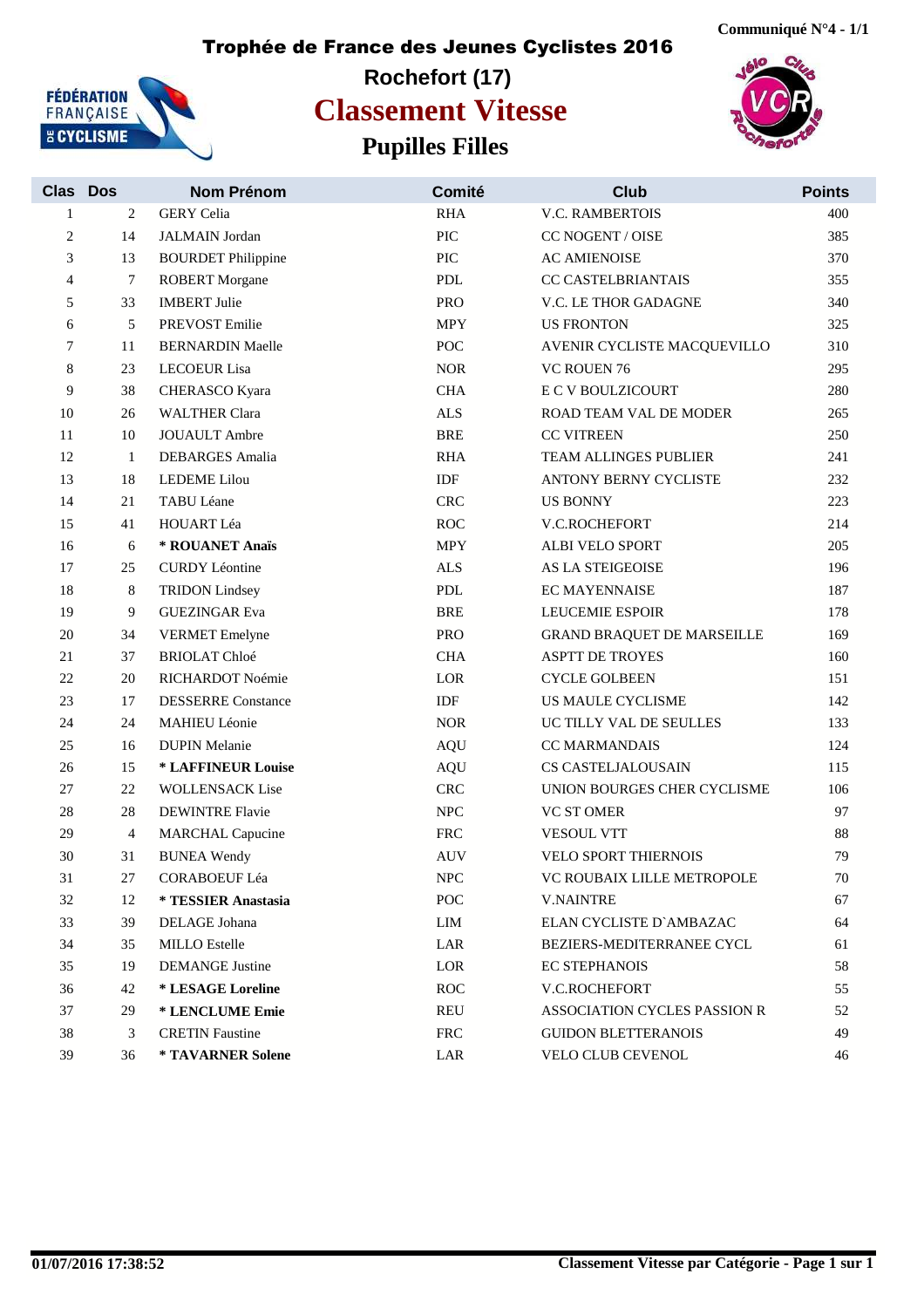

## **Rochefort (17) Pupilles Garçons Classement Vitesse**





| Clas Dos |    | Nom Prénom                    | Comité      | <b>Club</b>                       | <b>Points</b> |
|----------|----|-------------------------------|-------------|-----------------------------------|---------------|
| 1        | 58 | <b>MENANTEAU Lucas</b>        | <b>PDL</b>  | LA ROCHE SUR YON VENDEE CYC       | 400           |
| 2        | 63 | <b>RIFFLET Matis</b>          | PIC         | AC AILLY SUR SOMME                | 385           |
| 3        | 59 | <b>GISLAIS</b> Morgan         | <b>BRE</b>  | <b>SC MALESTROIT</b>              | 370           |
| 4        | 55 | <b>BUSQUERES Nathan</b>       | <b>MPY</b>  | ALBI VELO SPORT                   | 355           |
| 5        | 81 | <b>BERGAUD Sacha</b>          | <b>AUV</b>  | AVENIR CYCLISTE CUSSET            | 340           |
| 6        | 56 | <b>MILLET</b> Baptiste        | <b>MPY</b>  | <b>ALBI VELO SPORT</b>            | 325           |
| 7        | 70 | SPARFEL Aubin                 | LOR         | <b>CYCLE GOLBEEN</b>              | 310           |
| 8        | 57 | LEROUX Leopold                | ${\bf PDL}$ | <b>EV ANGERS DOUTRE</b>           | 295           |
| 9        | 83 | <b>CLERC Romain</b>           | <b>PRO</b>  | <b>GRAND BRAQUET DE MARSEILLE</b> | 280           |
| 10       | 86 | <b>DOLZ</b> Nathan            | LAR         | CLUB CYCLISTE BOULOU              | 265           |
| 11       | 54 | <b>RICHET Maxime</b>          | <b>FRC</b>  | V.C.DE MONTBELIARD                | 250           |
| 12       | 66 | <b>BOLOQUY LARCHE Nicolas</b> | <b>AQU</b>  | <b>VC PAYS DE LANGON</b>          | 241           |
| 13       | 82 | <b>LAFAYE Hugo</b>            | <b>AUV</b>  | AVENIR CYCLISTE CUSSET            | 232           |
| 14       | 79 | MALLARD Gaëtan                | REU         | <b>VELO CLUB DE L'EST</b>         | 223           |
| 15       | 51 | <b>GERY</b> Evan              | <b>RHA</b>  | <b>V.C. RAMBERTOIS</b>            | 214           |
| 16       | 84 | <b>MASSA</b> Dylan            | <b>PRO</b>  | <b>GRAND BRAQUET DE MARSEILLE</b> | 205           |
| 17       | 67 | <b>PALIERNE Robin</b>         | IDF         | <b>US MAULE CYCLISME</b>          | 196           |
| 18       | 71 | LUCAS Erwan                   | <b>CRC</b>  | UC JOUE LES TOURS                 | 187           |
| 19       | 60 | * HERNOT Lomick               | <b>BRE</b>  | EC PLESTIN PAYS TREGOR            | 178           |
| 20       | 72 | <b>MELLOT</b> Emilien         | <b>CRC</b>  | <b>US BONNY</b>                   | 169           |
| 21       | 68 | <b>SIMON Jules</b>            | IDF         | <b>CSM CLAMART</b>                | 160           |
| 22       | 53 | * GUILLET Yanis               | <b>FRC</b>  | <b>GUIDON BLETTERANOIS</b>        | 151           |
| $23\,$   | 64 | VAN SNICK Nathan              | PIC         | EC VALLEE DE L'AISNE              | 142           |
| 24       | 62 | <b>RABY</b> Charly            | <b>POC</b>  | P.ST FLORENT NIORT                | 133           |
| $25\,$   | 74 | LESIEUR Théo                  | <b>NOR</b>  | <b>UV RAI AUBE</b>                | 124           |
| 26       | 89 | <b>AUGRY Alexandre</b>        | LIM         | A.S.ST JUNIEN CYCLISME FFC        | 115           |
| 27       | 76 | KAYSER Aurélien               | <b>ALS</b>  | P.E. HAGUENAU - TRM               | 106           |
| 28       | 77 | * COLLIER Eloi                | ${\rm NPC}$ | <b>CL BARLIN</b>                  | 97            |
| 29       | 52 | <b>SEIXAS Paul</b>            | <b>RHA</b>  | LYON SPRINT EVOLUTION             | 88            |
| 30       | 80 | <b>TEZA Paul</b>              | <b>REU</b>  | <b>VELO CLUB DE L'EST</b>         | 79            |
| 31       | 87 | <b>DELBOVE</b> Thibault       | <b>CHA</b>  | ASPTT DE TROYES                   | $70\,$        |
| 32       | 61 | <b>GREGOIRE Maxime</b>        | POC         | C.POITEVIN                        | 67            |
| 33       | 92 | <b>TRANQUARD Quentin</b>      | ROC         | V.C.ROCHEFORT                     | 64            |
| 34       | 85 | DAUMAS Remi                   | LAR         | <b>VC ST GILLOIS</b>              | 61            |
| 35       | 65 | * GAUTRAIS Jules              | AQU         | CS CASTELJALOUSAIN                | 58            |
| 36       | 75 | <b>GABBARDO</b> Romain        | <b>ALS</b>  | ROAD TEAM VAL DE MODER            | 55            |
| 37       | 90 | * FESTOC Noah                 | LIM         | <b>U.C.DORACHONNE NORD 87</b>     | 52            |
| 38       | 73 | * DELPRAT Léo                 | <b>NOR</b>  | UC DU MORTAINAIS                  | 49            |
| 39       | 88 | * LEBLOND Jean                | <b>CHA</b>  | <b>ASPTT DE TROYES</b>            | 46            |
| 40       | 78 | * MODRZEJEWSKI Corenthi       | <b>NPC</b>  | CC MANQUEVILLE LILLERS            | 43            |
| 41       | 91 | * CONOR Louis                 | ROC         | V.C.ROCHEFORT                     | 40            |
| 42       | 69 | <b>ROUXEL Baptiste</b>        | LOR         | <b>EC STEPHANOIS</b>              | 37            |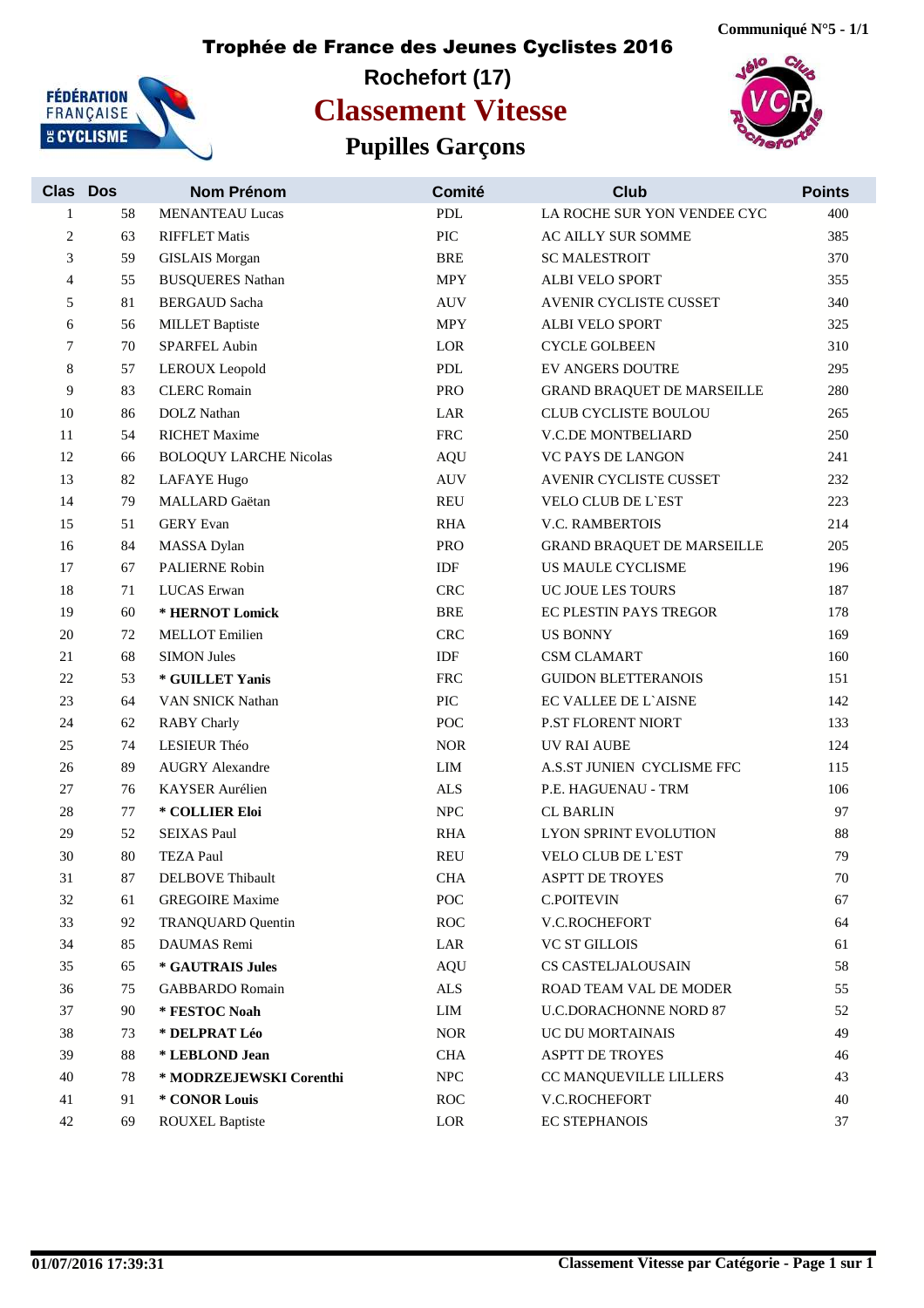

## **Rochefort (17) Benjamines Classement Vitesse**





| <b>Clas</b>    | <b>Dos</b> | <b>Nom Prénom</b>         | Comité               | <b>Club</b>                       | <b>Points</b> |
|----------------|------------|---------------------------|----------------------|-----------------------------------|---------------|
| 1              | 114        | RADADI Ambre              | PIC                  | <b>CC FORMERIE</b>                | 400           |
| $\overline{c}$ | 124        | LEVEEL Lee Lone           | <b>NOR</b>           | <b>ES CAEN</b>                    | 385           |
| 3              | 110        | <b>TREGOUET Maurene</b>   | <b>BRE</b>           | VELOCE VANNETAIS CYCL.            | 370           |
| 4              | 113        | * CASPER Téa              | PIC                  | <b>AC MONTDIDIER</b>              | 355           |
| 5              | 117        | <b>BERGHEAUD Maëlys</b>   | IDF                  | <b>US METRO TRANSPORTS</b>        | 340           |
| 6              | 122        | <b>GAUCHER Emma</b>       | <b>CRC</b>           | <b>GUIDON CHALETTOIS</b>          | 325           |
| 7              | 108        | <b>FOUQUENET Capucine</b> | <b>PDL</b>           | UNION CYCLISTE SUD 53             | 310           |
| 8              | 106        | <b>COMBES Jade</b>        | <b>MPY</b>           | ALBI VELO SPORT                   | 295           |
| 9              | 119        | * WEITMANN Margaux        | LOR                  | <b>CYCLE GOLBEEN</b>              | 280           |
| 10             | 125        | * KRIEGER Camille         | ALS                  | ROAD TEAM VAL DE MODER            | 265           |
| 11             | 101        | <b>EDMOND Margaux</b>     | <b>RHA</b>           | VTT PAYS DE GAVOT                 | 250           |
| 12             | 103        | <b>DURAFFOURG Alexane</b> | <b>FRC</b>           | VEL HAUT-JURA SAINT-CLAUDE        | 241           |
| 13             | 109        | <b>RIGAUX Alizee</b>      | <b>BRE</b>           | CC MONCONTOUR                     | 232           |
| 14             | 120        | * STOECKEL Lola           | $_{\rm{LOR}}$        | <b>CYCLE GOLBEEN</b>              | 223           |
| 15             | 133        | <b>CHASTEL Carla</b>      | <b>PRO</b>           | V.C. LE THOR GADAGNE              | 214           |
| 16             | 139        | <b>DEMAY Flora</b>        | LIM                  | <b>U.C.CONDAT</b>                 | 205           |
| 17             | 118        | * VALADE Alexandra        | IDF                  | TEAM 94 VILLENEUVOISE             | 196           |
| 18             | 140        | <b>SEGUIN Judith</b>      | LIM                  | A.S.ST JUNIEN CYCLISME FFC        | 187           |
| 19             | 105        | * ALMANSA Carla           | <b>MPY</b>           | <b>US FRONTON</b>                 | 178           |
| 20             | 104        | <b>GALLEZOT</b> Electa    | <b>FRC</b>           | V.C.DE MONTBELIARD                | 169           |
| 21             | 123        | <b>COSNEFROY Lisa</b>     | $\rm{NOR}$           | UC BRICQUEBEC                     | 160           |
| 22             | 111        | <b>BERNARDIN Zoé</b>      | POC                  | AVENIR CYCLISTE MACQUEVILLO       | 151           |
| 23             | 129        | <b>BERILE Adèle Jade</b>  | <b>REU</b>           | <b>VELO CLUB DE L'EST</b>         | 142           |
| 24             | 128        | VANDENBOSSCHE Manon       | <b>NPC</b>           | <b>ES ARQUES</b>                  | 133           |
| 25             | 138        | REQUENA Camille           | <b>CHA</b>           | <b>V.C.LANGROIS</b>               | 124           |
| 26             | 135        | <b>BOISSIERE Madison</b>  | LAR                  | VC MT.AIGOUAL PAYS VIGANAIS       | 115           |
| 27             | 107        | <b>BASSIERE Olympe</b>    | <b>PDL</b>           | VELO SPORT VALLETAIS              | 106           |
| 28             | 142        | <b>COLLET</b> Eva         | <b>ROC</b>           | V.C.ROCHEFORT                     | 97            |
| 29             | 134        | * FERRE Marine            | <b>PRO</b>           | <b>GRAND BRAQUET DE MARSEILLE</b> | 88            |
| 30             | 102        | <b>MINET Alix</b>         | <b>RHA</b>           | E.C. BOURG EN BRESSE              | 79            |
| 31             | 115        | <b>BIASON</b> Romane      | AQU                  | CC MARMANDAIS                     | 70            |
| 32             | 116        | PEYRI CAPERA Eva          | <b>AQU</b>           | FC OLORON CYCLISME                | 67            |
| 33             | 112        | * BONNIN Noemie           | $\operatorname{POC}$ | <b>C.C.VERVANT</b>                | 64            |
| 34             | 121        | * DEPYE Julie             | CRC                  | <b>VC BLANCOIS</b>                | 61            |
| 35             | 126        | RUHLMANN Adèle            | $\mbox{ALS}$         | AS LA STEIGEOISE                  | 58            |
| 36             | 127        | <b>NISOLE Justine</b>     | ${\rm NPC}$          | UV FOURMISIENNE                   | 55            |
| 37             | 130        | <b>LEGENDRE</b> Ariane    | REU                  | VELO CLUB DE L'EST                | 52            |
| 38             | 141        | <b>BRUMAUD</b> Agathe     | <b>ROC</b>           | V.C.ROCHEFORT                     | 49            |
| 39             | 132        | * MARTIN Maëlle           | AUV                  | VELO SPORT BRIVADOIS              | 46            |
| 40             | 137        | <b>BUVAT Manon</b>        | $\rm CHA$            | P.CHALONNAISE                     | 43            |
| 41             | 136        | * FONTAN Noemie           | LAR                  | VELO CLUB VEDASIEN                | 40            |
| 42             | 131        | * GUGLIELMINI Léa         | <b>AUV</b>           | AVENIR CYCLISTE CUSSET            | 37            |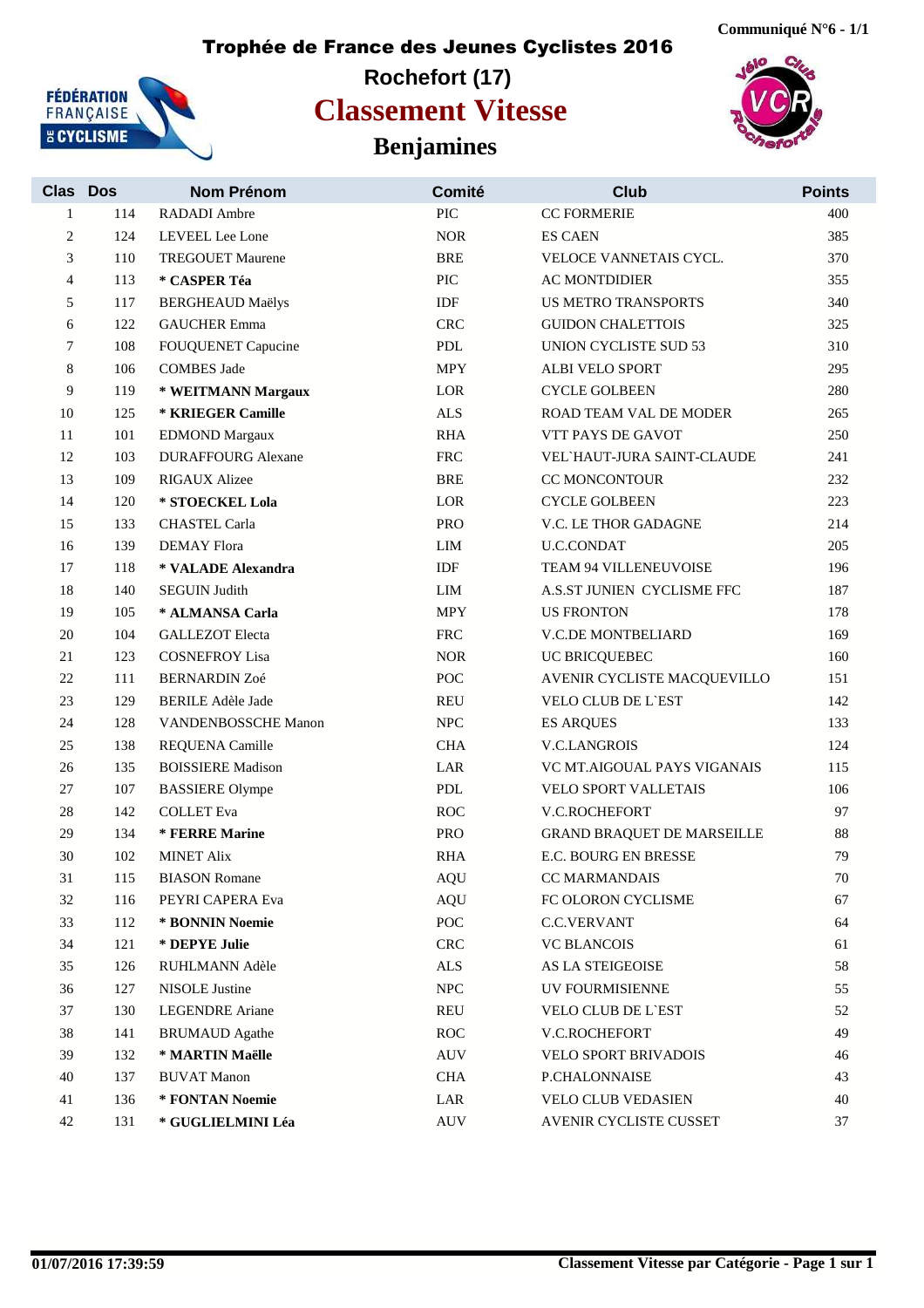## **Rochefort (17) Benjamins Classement Vitesse**





| <b>Clas Dos</b> |     | Nom Prénom                    | Comité      | <b>Club</b>                       | <b>Points</b> |
|-----------------|-----|-------------------------------|-------------|-----------------------------------|---------------|
| 1               | 157 | LE CLAIRE Noa                 | <b>PDL</b>  | <b>US PONTCHATELAINE</b>          | 400           |
| 2               | 184 | <b>VENDELLI Lucas</b>         | <b>PRO</b>  | A.C. BOLLENE                      | 385           |
| 3               | 156 | <b>TREMOULET</b> Antoine      | <b>MPY</b>  | UV MAZAMET                        | 370           |
| 4               | 160 | <b>BRIAND Enzo</b>            | <b>BRE</b>  | <b>VS TREGUEUX</b>                | 355           |
| 5               | 152 | <b>FAISSOLE DURAND Lucas</b>  | <b>RHA</b>  | CYCL SEYSSINET SEYSSINS           | 340           |
| 6               | 161 | <b>DELHOMME</b> Rafael        | <b>POC</b>  | <b>C.POITEVIN</b>                 | 325           |
| 7               | 167 | <b>CORVE Clément</b>          | IDF         | OLYMPIQUE C.V.O.                  | 310           |
| 8               | 169 | <b>SCHNEIDER Enzo</b>         | LOR         | UNION CYCL REMIREMONT             | 295           |
| 9               | 159 | <b>AUFORT Alexis</b>          | <b>BRE</b>  | VELOCE VANNETAIS CYCL.            | 280           |
| 10              | 151 | <b>BURNET Julian</b>          | <b>RHA</b>  | VTT PAYS DE GAVOT                 | 265           |
| 11              | 155 | <b>SAUBERE Loïs</b>           | <b>MPY</b>  | <b>COUSERANS CYCLISTE</b>         | 250           |
| 12              | 183 | <b>SABATIER Theo</b>          | <b>PRO</b>  | <b>GRAND BRAQUET DE MARSEILLE</b> | 241           |
| 13              | 173 | LOZOUET Léandre               | $\rm NOR$   | PERIERS CYCLISME                  | 232           |
| 14              | 168 | <b>PANOR Enzo</b>             | IDF         | TEAM 94 VILLENEUVOISE             | 223           |
| 15              | 175 | FINCKBOHNER Anaël             | ALS         | <b>VC NORD ALSACE</b>             | 214           |
| 16              | 176 | <b>WALTHER Richard</b>        | <b>ALS</b>  | ROAD TEAM VAL DE MODER            | 205           |
| 17              | 170 | <b>TRAVERT Paul</b>           | LOR         | <b>CYCLE GOLBEEN</b>              | 196           |
| 18              | 158 | <b>RULLIER Hans</b>           | <b>PDL</b>  | <b>SAUMUR CYCLISME</b>            | 187           |
| 19              | 179 | DEURWEILHER Guillaume Ale     | <b>REU</b>  | UNION CYCLISTE TAMPONNAISE        | 178           |
| 20              | 171 | <b>BENOIST Aurélien</b>       | <b>CRC</b>  | <b>GUIDON CHALETTOIS</b>          | 169           |
| 21              | 189 | <b>BREANT Romain</b>          | LIM         | ELAN CYCLISTE D'AMBAZAC           | 160           |
| 22              | 182 | <b>ROUDIER Hugo</b>           | <b>AUV</b>  | AVENIR CYCLISTE CUSSET            | 151           |
| 23              | 165 | <b>BOURDEJEAU Bastien</b>     | AQU         | CS CASTELJALOUSAIN                | 142           |
| 24              | 191 | <b>BENOIT</b> Julien          | <b>ROC</b>  | V.C.ROCHEFORT                     | 133           |
| 25              | 162 | <b>MAINGUENAUD Lucas</b>      | POC         | <b>P.ST FLORENT NIORT</b>         | 124           |
| 26              | 174 | * PAVIS Evan                  | <b>NOR</b>  | UC DU MORTAINAIS                  | 115           |
| 27              | 181 | <b>CHATARD Hugo</b>           | AUV         | AVENIR CYCLISTE CUSSET            | 106           |
| $28\,$          | 164 | <b>PICHON Mathis</b>          | PIC         | EC ABBEVILLOISE                   | 97            |
| 29              | 153 | <b>CLER</b> Gabin             | <b>FRC</b>  | <b>GUIDON BLETTERANOIS</b>        | 88            |
| 30              | 178 | * L'HOTE Antoine              | <b>NPC</b>  | <b>ES ARQUES</b>                  | 79            |
| 31              | 166 | <b>DUPIN Mathieu</b>          | AQU         | CC MARMANDAIS                     | $70\,$        |
| 32              | 154 | <b>GUILLET</b> Enzo           | <b>FRC</b>  | <b>GUIDON BLETTERANOIS</b>        | 67            |
| 33              | 172 | PASQUIER Théo                 | <b>CRC</b>  | UC VENDOMOISE                     | 64            |
| 34              | 188 | * TRICLIN Valentin            | $\rm CHA$   | E C V BOULZICOURT                 | 61            |
| 35              | 186 | JACQUET Adrien                | LAR         | <b>VC ST GILLOIS</b>              | 58            |
| 36              | 187 | <b>BEURVILLE Mathis</b>       | <b>CHA</b>  | <b>ASPTT DE TROYES</b>            | 55            |
| 37              | 180 | <b>TECHER Thibault</b>        | <b>REU</b>  | VELO CLUB DE SAINT DENIS          | 52            |
| 38              | 190 | FESTOC Yannis                 | LIM         | <b>U.C.DORACHONNE NORD 87</b>     | 49            |
| 39              | 163 | <b>ONESIME</b> Louis          | PIC         | <b>SC VAL D'ARRE</b>              | 46            |
| 40              | 192 | PAUL Maxence                  | ROC         | V.C.ROCHEFORT                     | 43            |
| 41              | 185 | <b>BATALLER Jean Baptiste</b> | LAR         | CLUB CYCLISTE BOULOU              | 40            |
| 42              | 177 | * BONNAY Lucas                | ${\rm NPC}$ | VC ROUBAIX LILLE METROPOLE        | 37            |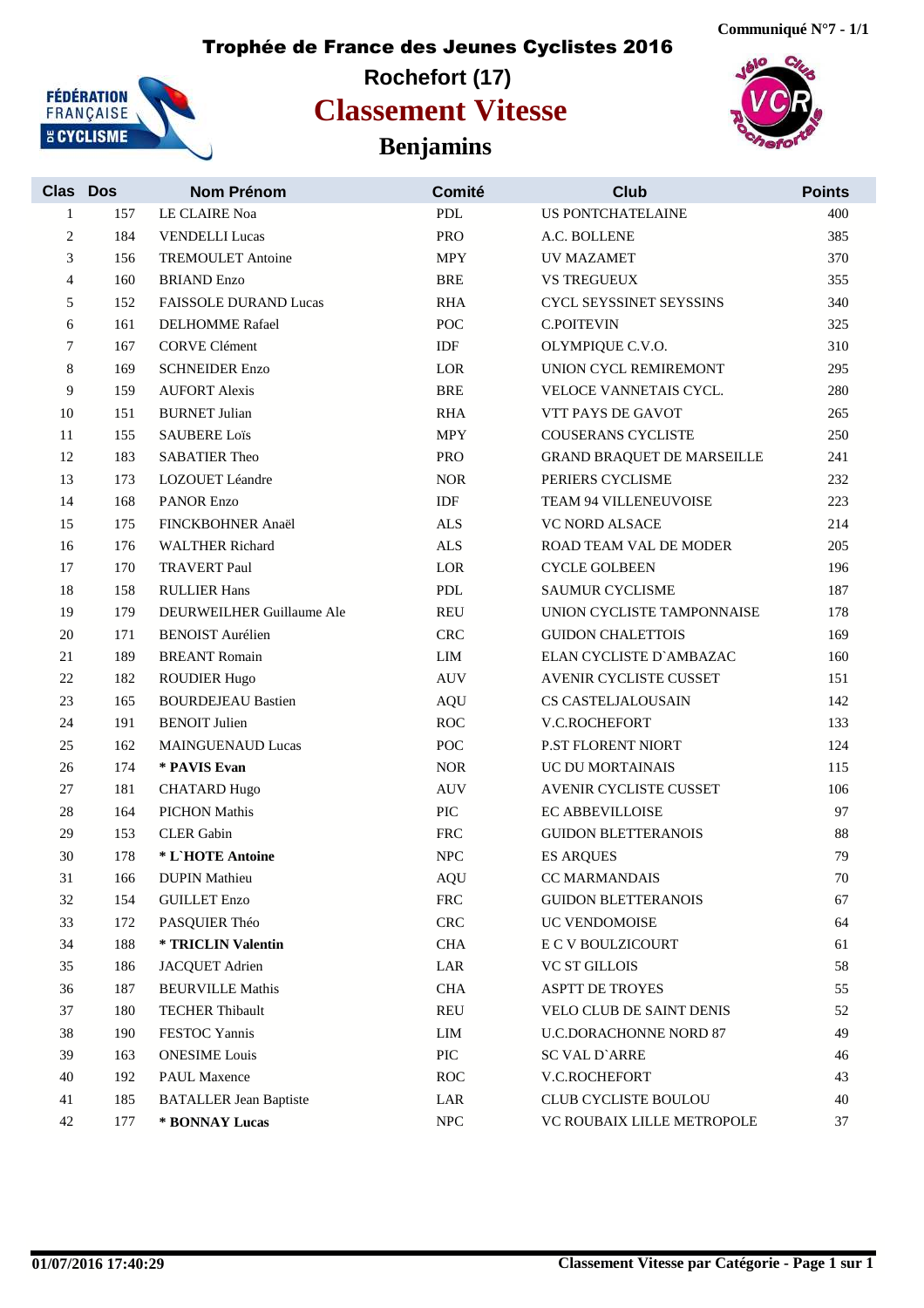

#### **Rochefort (17) Minimes Filles Classement Vitesse**



| <b>Clas Dos</b> |     | Nom Prénom                    | Comité        | <b>Club</b>                      | <b>Points</b> |
|-----------------|-----|-------------------------------|---------------|----------------------------------|---------------|
| $\mathbf{1}$    | 210 | LE DEUNFF Marie Morgane       | <b>BRE</b>    | EC PLESTIN PAYS TREGOR           | 400           |
| 2               | 202 | * BURQUIER Line               | <b>RHA</b>    | VTT PAYS DE GAVOT                | 385           |
| 3               | 223 | * BLOT Apolline               | <b>NOR</b>    | VC ST LO PONT HEBERT             | 370           |
| 4               | 207 | * BOULAIS Flavie              | ${\bf PDL}$   | LA ROCHE SUR YON VENDEE CYC      | 355           |
| 5               | 208 | <b>CORBINEAU Ysoline</b>      | ${\bf PDL}$   | <b>SAUMUR CYCLISME</b>           | 340           |
| 6               | 221 | <b>LIBOREAU</b> Lucie         | <b>CRC</b>    | AAJ BLOIS CYCLISME               | 325           |
| 7               | 209 | * JOUET Meriane               | <b>BRE</b>    | VELOCE VANNETAIS CYCL.           | 310           |
| 8               | 218 | NENADOVIC Kristina            | IDF           | <b>CS VILLETANEUSE</b>           | 295           |
| 9               | 213 | <b>DEMONTREUILLE Mathilde</b> | PIC           | <b>SC VAL D'ARRE</b>             | 280           |
| 10              | 225 | <b>LUCK Marine</b>            | <b>ALS</b>    | ROAD TEAM VAL DE MODER           | 265           |
| 11              | 214 | <b>DUHAMEL Lucy</b>           | PIC           | VC BEAUVAISIEN OISE              | 250           |
| 12              | 236 | <b>JACOTEY Camille</b>        | LAR           | CLUB CYCLISTE BOULOU             | 241           |
| 13              | 222 | <b>SARRON Maylis</b>          | CRC           | UC GIEN SPORT                    | 232           |
| 14              | 203 | * DEVAUX Pauline              | ${\rm FRC}$   | V.C.DE MONTBELIARD               | 223           |
| 15              | 229 | * LEGROS Kassandra            | <b>REU</b>    | <b>VELO CLUB DE L'EST</b>        | 214           |
| 16              | 226 | <b>PETITHORY Estelle</b>      | $\mbox{ALS}$  | ROAD TEAM VAL DE MODER           | 205           |
| 17              | 212 | * RABY Coline                 | <b>POC</b>    | P.ST FLORENT NIORT               | 196           |
| 18              | 204 | <b>DURAFFOURG Lauriane</b>    | <b>FRC</b>    | VEL HAUT-JURA SAINT-CLAUDE       | 187           |
| 19              | 201 | <b>BERNIGAUD Lola</b>         | <b>RHA</b>    | E.C. BOURG EN BRESSE             | 178           |
| 20              | 217 | <b>GOERGEN Océane</b>         | <b>IDF</b>    | ARGENTEUIL VAL DE SEINE 95       | 169           |
| 21              | 233 | <b>MARCHAND</b> Ilona         | PRO           | VC SAINT ANTOINE/GAVOTTE         | 160           |
| 22              | 211 | * FEYTOU Ilona                | POC           | <b>ENTENTE CYCLISTE 3 M</b>      | 151           |
| $23\,$          | 228 | <b>GIOLDA</b> Amandine        | <b>NPC</b>    | CC MANQUEVILLE LILLERS           | 142           |
| 24              | 241 | <b>COLLET Madeline</b>        | ROC           | V.C.ROCHEFORT                    | 133           |
| 25              | 205 | * LABASTUGUE Jade             | <b>MPY</b>    | <b>GSC BLAGNAC VELO SPORT 31</b> | 124           |
| 26              | 220 | <b>KLEIN</b> Laura            | $_{\rm{LOR}}$ | <b>CC SARREBOURGEOIS</b>         | 115           |
| 27              | 230 | * PAYET Elisa                 | <b>REU</b>    | CLUB CYCLISTE ST-LOUISIEN        | 106           |
| 28              | 224 | FAUVEL Alexandra              | <b>NOR</b>    | <b>ES LIVAROT</b>                | 97            |
| 29              | 239 | * LAVAUD Soline               | LIM           | <b>U.C.CONDAT</b>                | 88            |
| 30              | 235 | * DAUMAS Noemie               | LAR           | <b>VC ST GILLOIS</b>             | 79            |
| 31              | 240 | <b>BOSCHE</b> Orlanne         | LIM           | <b>U.C.BRIVISTE</b>              | 70            |
| 32              | 216 | <b>SIMON Florine</b>          | <b>AQU</b>    | CC PERIGUEUX DORDOGNE            | 67            |
| 33              | 237 | <b>BERTON</b> Charlie         | $\rm CHA$     | <b>ASPTT DE TROYES</b>           | 64            |
| 34              | 219 | * DEMANGE Océane              | LOR           | <b>US THIERVILLE</b>             | 61            |
| 35              | 238 | * PRIOUX Chloé                | <b>CHA</b>    | U.V.C.CHARLEVILLE-MEZ            | 58            |
| 36              | 206 | * LHUILIER Jeanne             | MPY           | GSC BLAGNAC VELO SPORT 31        | 55            |
| 37              | 234 | <b>PLAUCHE Victoire</b>       | PRO           | V.C. LE THOR GADAGNE             | 52            |
| 38              | 242 | <b>GROLLET</b> Solene         | ROC           | V.C.ROCHEFORT                    | 49            |
| 39              | 231 | * BLICHARSKI Ophélie          | <b>AUV</b>    | VELO CLUB AMBERTOIS              | 46            |
| 40              | 215 | <b>DUFAU</b> Marion           | <b>AQU</b>    | AS TESTERINE                     | 43            |
| 41              | 227 | * FRAPPART Margot             | ${\rm NPC}$   | <b>EC HENINOISE</b>              | 40            |
| 42              | 232 | * PRUNET Charline             | <b>AUV</b>    | A C V AURILLACOIS                | 37            |